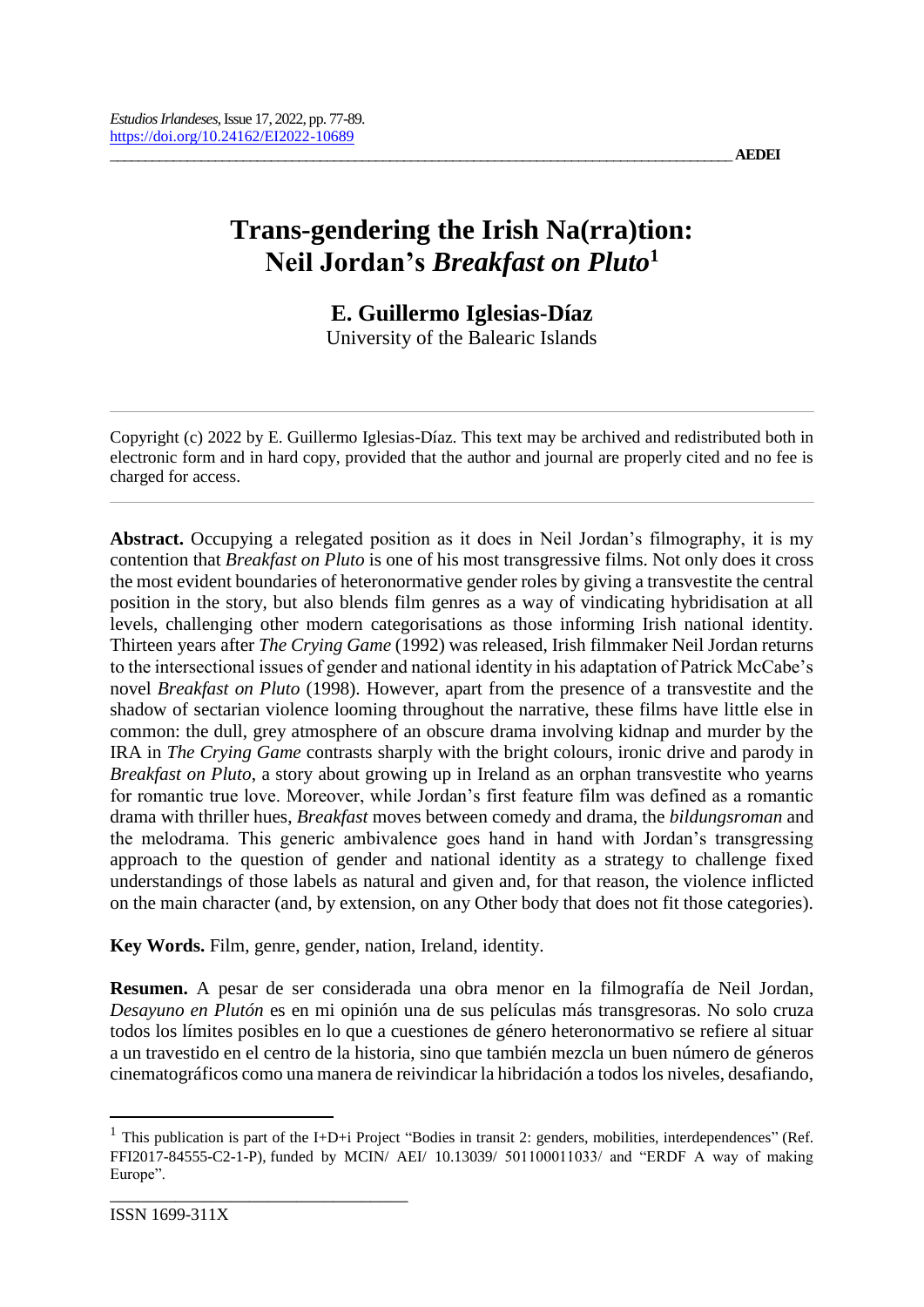de paso, otras categorizaciones modernas como las que conforman la identidad nacional irlandesa. Trece años después del estreno de *Juego de Lágrimas* (1992) el cineasta irlandés retoma cuestiones interseccionales como son el género y la identidad nacional en su adaptación de la novela *Desayuno en Plutón* (1998) de Patrick McCabe. Sin embargo, aparte de la presencia de un travestí y la sombra de la violencia sectaria que se alarga por toda la narrativa, estas películas no tienen mucho más en común: la atmósfera gris y oscura de un drama turbio con el IRA por protagonista contrasta marcadamente con los colores chillones, el tono irónico y la parodia que permea *Desayuno en Plutón*, un *bildungsroman* sobre un travestido que crece huérfano en Irlanda y que lo único que anhela es el amor romántico verdadero. Mientras que Jordan definió su primer largometraje como un drama con pinceladas de suspense, *Desayuno* se mueve entre la comedia y el drama, el *bildungsroman* y el melodrama. Esta ambivalencia genérica sirve como marco formal para la mirada transgresora de Jordan en relación a la identidad nacional y de género, una estrategia que nos lleva a cuestionar esas etiquetas como naturales, dadas e inmutables y, de ahí la violencia que sufre el personaje principal (y, por extensión, cualquier Otro cuerpo que no se ajuste a esas cateogorías).

**Palabras Clave.** Cine, género cinematográfico, género, nación, Irlanda, identidad.

Thirteen years after *The Crying Game* (1992) was released, Irish filmmaker Neil Jordan returned to the intersectional issues of gender and national identity in his adaptation of Patrick McCabe's novel *Breakfast on Pluto* (1998). However, apart from the presence of a transgendered character and the shadow of sectarian violence looming throughout the narrative, these films have little else in common: the dull, grey atmosphere of an obscure drama involving kidnap and murder by the IRA in *The Crying Game* contrasts sharply with the bright colours, ironic drive and parody in *Breakfast on Pluto*, a story about growing up in Ireland as an orphan transgender person who yearns for romantic true love as much as she does for her absent mother.<sup>2</sup> Moreover, while Jordan's first feature film was defined as a romantic drama with thriller hues, classifying *Breakfast* according to genre criteria is no easy task: the film has been labelled both a comedy and a drama (imdb.com), although it shares features with the *bildungsroman* and melodrama. It is my contention that this generic ambivalence goes hand in hand with Jordan's approach to the question of gender and national identity as a strategy to challenge fixed understandings of those categories as natural and given.

### **Beyond Narrative Genres**

 $\overline{a}$ 

Before starting my analysis, I would like to focus on the opening sequence, as I find it very telling not only for the information it provides us, but also for the way Kitten (the main character) is introduced as an unreliable narrative voice. It bears repetition how Jordan's playful mode mixes different media and genres so as to challenge received notions of gender and national identities: as an offspring of modernity, genre classification is linked to other forms of categorisations, from sexual to racial or ethnic, all of them allegedly based on scientific and rational thinking and contributing in decisive ways to the construction of modern nation-states.

<sup>&</sup>lt;sup>2</sup> In order to respect the protagonist's gender indeterminacy, I will be using indistinctly feminine or masculine pronouns and possessives or the form "s/he", depending on the context.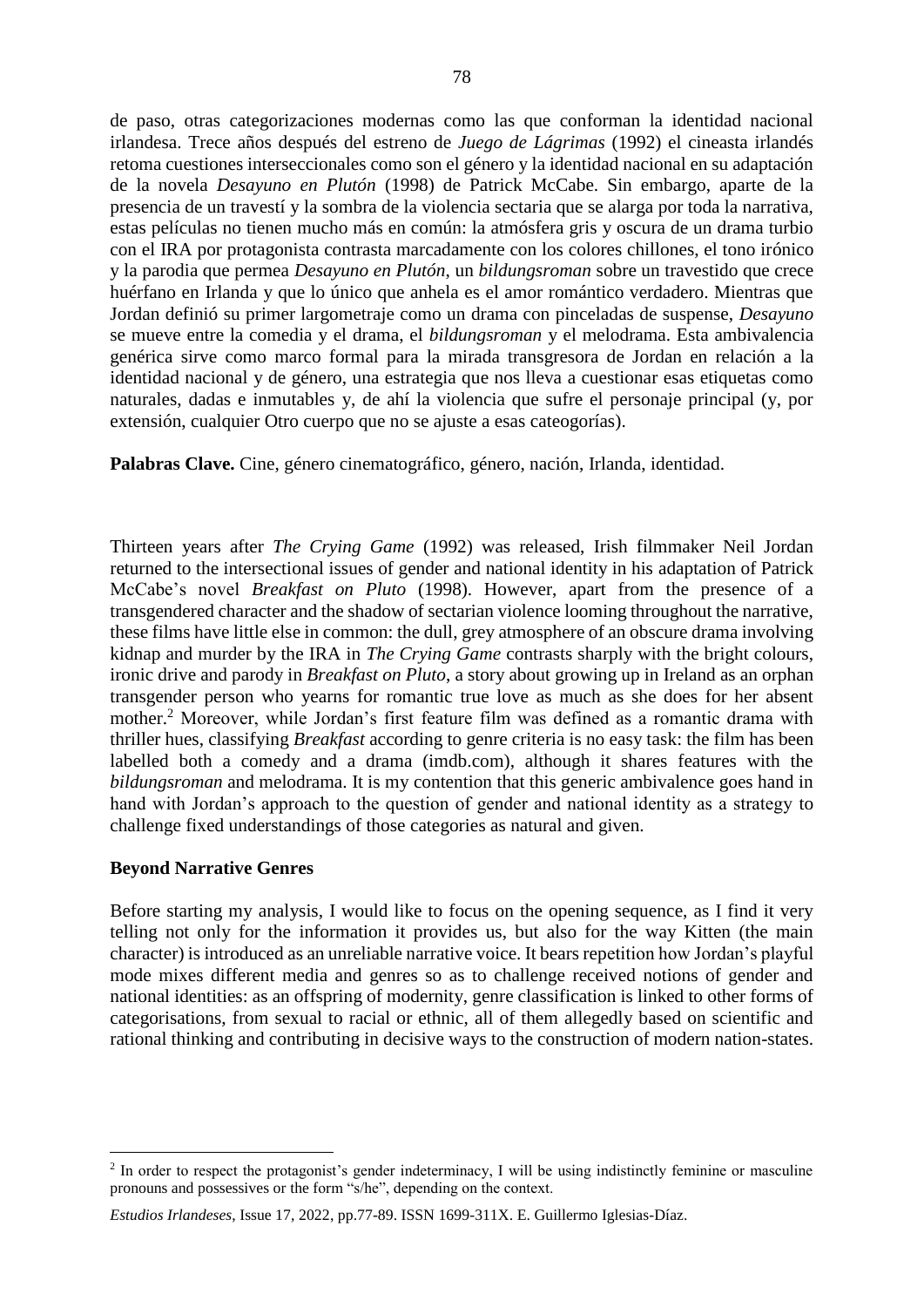This sequence frames the action (the film starts and ends at the same place and point in time) and puts forward most of what is to come later in the story.<sup>3</sup>

Thus, before seeing the main character, Patrick "Kitten" Braden, and over the black screen, we listen to the first strains of "Sugar Baby Love" (0:00:20) by, meaningfully, glamrock band The Rubbettes.<sup>4</sup> The relevance of the soundtrack in the film is incontestable and the possible meaning(s) of each song multifarious: if we are to understand this song as a way to contextualise the time period in the film, that would take us to the mid-seventies, when the song became a hit.<sup>5</sup> In addition, The Rubbettes was one of the most famous glam-rock bands and reputed for being the first group to publicly deal with the question of homophobia. Finally, just to offer one more comment about the song in this first sequence, the name of the band as well as their music "was selected to consciously tap into '50s America iconography" (McCombs: allmusic.com), a decade that the main character in the film will adopt as her referent in terms of pop culture. All in all, although the film cannot be defined as a musical properly speaking,<sup>6</sup> the soundtrack, far from what is common use in most productions as an enhancer of moods and emotions (Grant 2007: 11; Adorno and Eisler 1981: 17-35; Iglesias- Díaz 2013: 276-93), provides key information for understanding the characters and events in the film.

Jordan's playful intention with genres is made more evident when, superimposed on the opening images, we are shown the first of a series of intertitles marking the narrative: "Chapters from my life by Patrick 'Kitten' Braden" (0:01:00). It is the first occasion when different means of expression are explicitly combined in the film ("chapters", related to written expression or tv serials, not film), a recurrent strategy throughout *Breakfast* that challenges simplistic and excluding classification(s) and, at the same time, invites us to think how Kitten's life (and, by extension, our own) is informed by cultural products which do not just "mirror" the world we inhabit, but contribute deeply to shaping our everyday reality and affects. Furthermore, the intertitles remit to the *bildungsroman* which, in its classic form, describes the experience of a (traditionally) male character from childhood/adolescence into maturity: in these narratives, the main character is immersed in a learning process to develop his personality, while finding accommodation in society by accepting the rules and conventions he initially tried to challenge. In recent decades, women authors have profusely taken up these "narratives of development" to unveil gender hierarchies and inequalities that the female protagonists must endure (Gómez Viu 2009: 109). It is usually the case that, in order to cope with the repressive social norms they are to live by, the main characters recur to the world of fantasy, a strategy also followed by Kitten, whose wild imagination will offer relief to the hardships of life, but also get her/him into trouble.

In this sense, fantasy plays such a pivotal role in *Breakfast on Pluto* that the film could be considered a sort of fairy tale, especially as we listen to Kitten starting her narration, laying bare the traits of this popular genre: while she is walking a baby in a pushchair, the baby becomes her audience, as is usually the case with fairy tales, and two little robins will act as Kitten's help to co-narrate these first moments in the film. With the subtitles to translate their conversation, Jordan includes another generic twist, playing with the realistic convention inside this fantastic tale: subtitles are provided so that we can understand the little birds and have access to, as Kitten says, "every secret behind every lace-curtain window". As we follow their flight, we hear Kitten's voice starting her tale: "I was born in a small town near the Irish border"

<sup>&</sup>lt;sup>3</sup> Aware as I am that on too many an occasion critics use the analysis of the first moments in a film in order to give the clues to the "right" interpretation of the whole narrative, my intention is just to introduce the focus of my approach without implying that these concerns are the only ones deserving attention.

<sup>4</sup> For more information about glam rock see for example the website [www.teachrock.org.](http://www.teachrock.org/)

<sup>&</sup>lt;sup>5</sup> This is the decade when the IRA was probably most active in their fight against British colonial rule in Ulster and, just to put an example, 1974 is just two years after the infamous Bloody Sunday took place in Derry.

<sup>6</sup> There are practically no dance numbers and the film promotes anything but heterosexual romance, as is the case in most musical films (Grant 2007: 33; 40).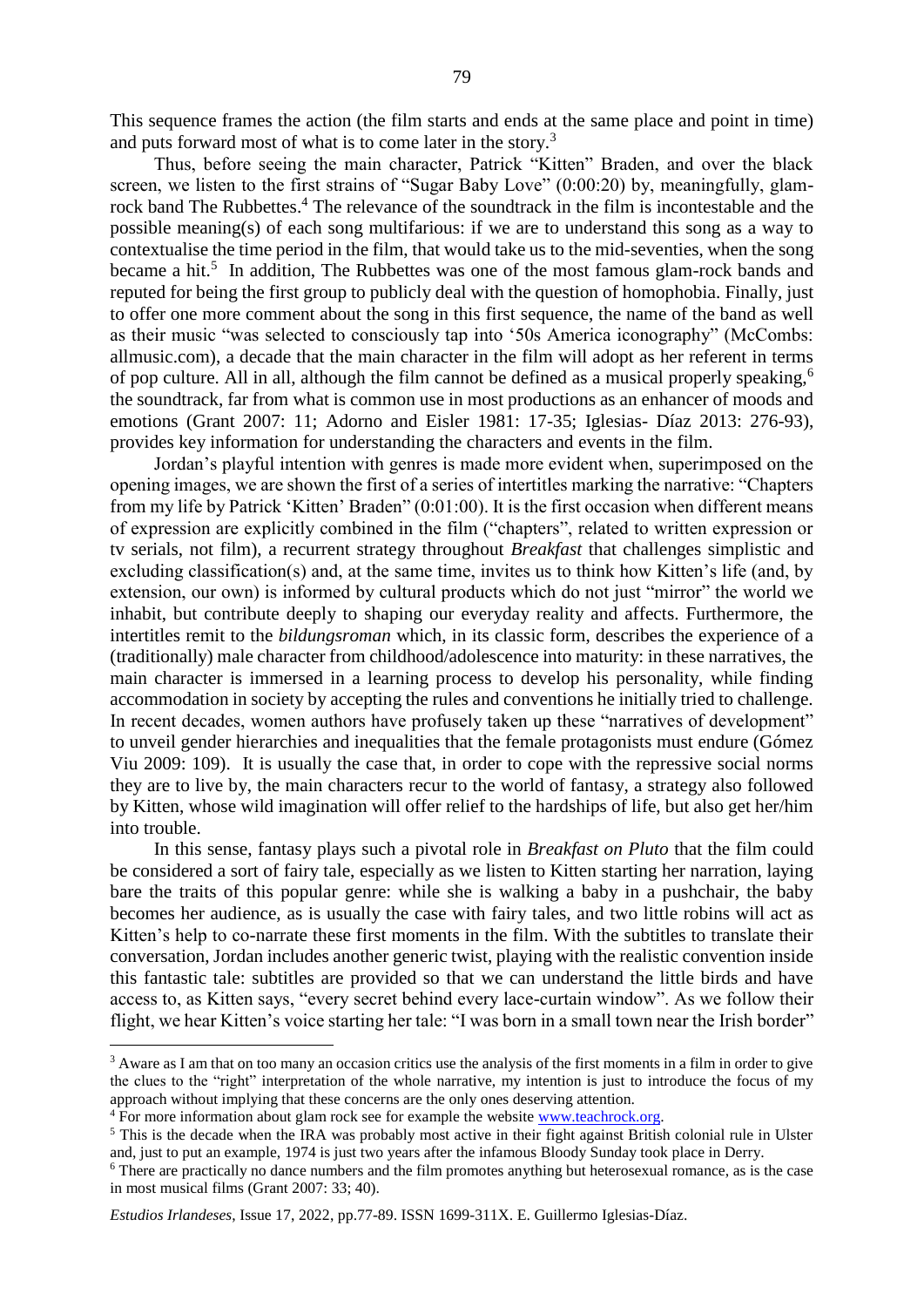(that is, she comes, literally, from the margins of her national community), and right then, we are shown the church tower full of pigeon excrement, a first sign of Kitten's problematic relationship with the foundations of her national identity. Her (trans)gendered body challenges Catholicism, heteropatriarchy and the masculinity model Ireland allegedly needed to end with the colonial rule for good.

The introduction of this fantastic episode (and others throughout the film) serves, at least, two purposes: on the one hand, Jordan underscores the pervasiveness of fairy tales (via television, comic books, cartoons, plays, films) in our lives and the influence of fiction on our everyday practices, affects and relations (Zipes 2010: xii); on the other, by introducing a narrative voice as "imaginative" as Kitten's, Jordan is warning us about the (un)reliability of not only our main source of information in the film but, by extension, about the unreliability of any particular (and thus, subjective) narrative act. Moreover, by using this device, Jordan's film invites spectators to contribute with their own interpretation to the (never) final meaning of the story, provoking an estranging effect in order to invite us to reflect on the assigned gender roles in classical genre divisions: Jordan's mixture of genres is the formal background for the challenging of traditional and rigid understandings of national and gender identities.

In this way, Jordan sets a distance from the traditional omniscient narrative voice which guides the audience with unchallenged authority (a voice with clear parallels with the unique discourse of neoliberalism), offering an unquestionable version of the events depicted in the film. On the contrary, Jordan states from the very beginning that his na(rra)tion is under construction and leaves visible all the threads weaving the narrative. In this sense, I believe it is not coincidental that right after we see Kitten with the pushchair, Jordan includes a scaffold (0:00:35) in order to illustrate this idea visually, a strategy already used in *The Crying Game*: it is not easy answers that we will find in this film, but questions, which we will have to answer ourselves because, in terms of identity, we are all in precarious conditions (as construction workers on a scaffold). The issues dealt with in the film affect the national communities we all, more or less (un)comfortably, inhabit. Thus, before listening to Kitten's voice, the camera adopts from the opening shot the point of view of this, apparently, trendy young lady who is walking her baby (0:00:45), and by the way the camera follows her (from behind, just below her shoulder), we are invited to think that we will get the story through her.<sup>7</sup> The workers at the scaffold start harassing Kitten and comedy as a film genre makes its way when the demure lady, to the workers' surprise (and ours), answers back accepting their indecent proposition and leaving them open-mouthed. Their perplexity is understandable, as Kitten tells us: "Not many people can take the tale of Patrick Braden… a.k.a. Saint Kitten…" After this incident, Patrick Braden, alias Kitten, will start telling the baby in the stroller (and us, spectators) the story of her life.

In sum, in addition to the relevance of the music in the film, the fact that the baby is Kitten's audience makes the story take the shape of a fairy tale or fable, while the thirty-four chapter titles inserted on the screen draw our attention to the very threads constituting the plot of this *bildungsroman*: the titles of the different episodes ("Chapters from My Life", "In Which I am Abandoned", "My Foster-Mother's Shoes", etc.) make the film fragmentary and episodic, a fact which provoked some criticism in certain quarters of mainstream reviewers. However, paraphrasing Edward Said's statement about his homeland (in Rushdie 1991: 166), some stories just cannot be narrated in a lineal, straightforward way, as they have been conditioned by colonial processes interrupting traumatically the chronological development of the communities where those stories are produced, a fact which is reflected in the form some of these narratives adopt.

<sup>7</sup> Paraphrasing filmmaker and film theorist Jean-Luc Godard, a travelling shot is a moral issue, because it is the kind of shot which literally (and also metaphorically) accompanies the character no matter where s/he comes from or goes to.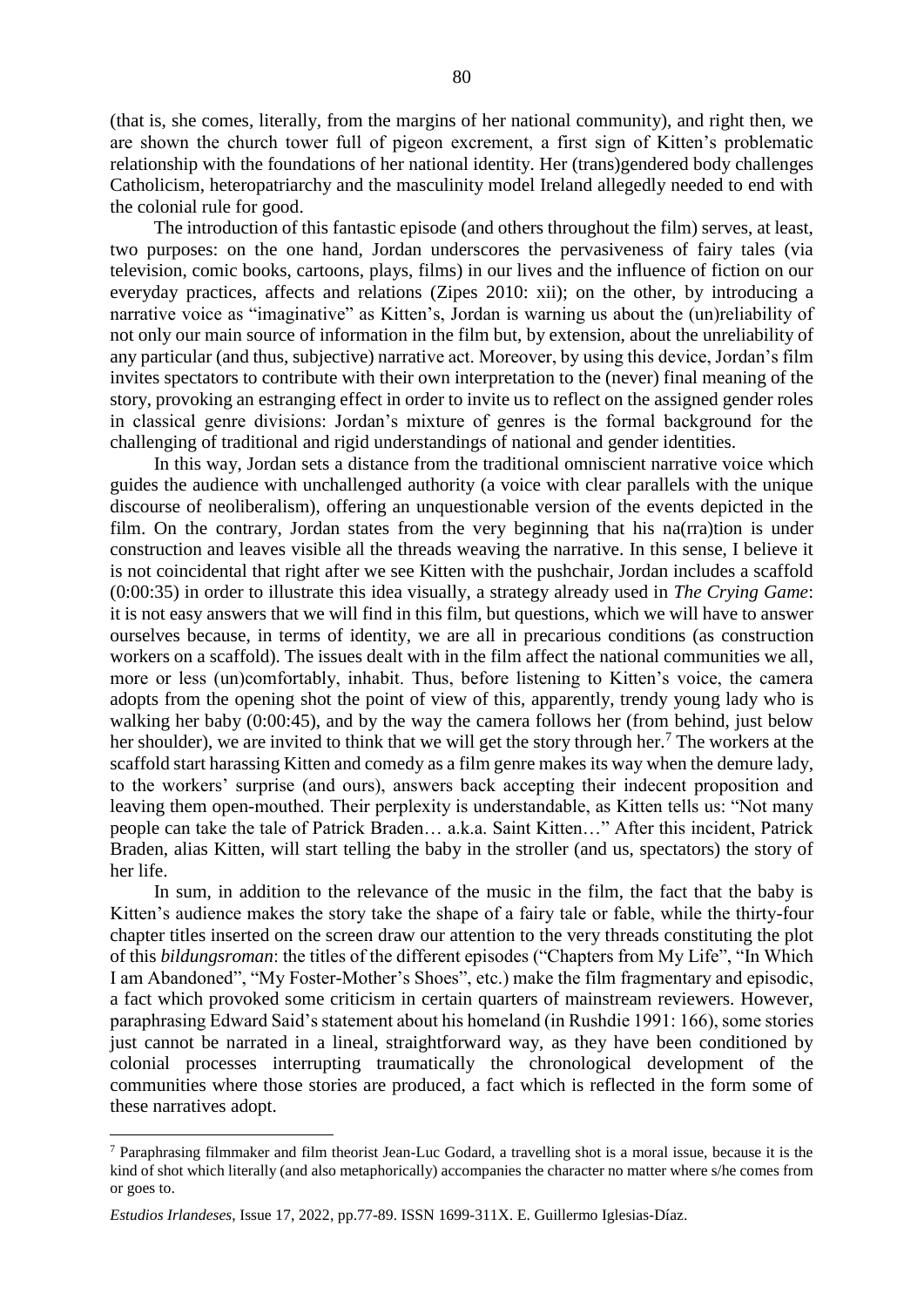#### **Queering the Nation**

 $\overline{a}$ 

This playful formal frame in terms of mixing film genres perfectly suits a narration that some authors resist defining as queer (Pohlmann 2008: 1), though it undoubtedly shares many features with the theoretical positions of a movement which came to challenge the modern construction of collective identities such as the nation, especially since the 1990s when the Queer Nation emerged (Berlant and Freeman 1993: 193-229; Walker 1992: 149).<sup>8</sup> As Tomasz Sikora sharply points out:

Despite the long history in which queer was either absent or negatively present in the "great narratives" of modern nations, when the nationalistic discourse remained close to the rhetoric of "naturalness" with its normalizing rules of proper conduct and social bonding, Queer Nation exposes the underlying incongruity of national discourses, and consequently claims a radical redefinition of the national itself. In other words, queer nationalism re-opens national space for contestation by proposing that the conflating of the modern nationhood with the "heterosexual contract" (Wittig's term) is a historical fact that may be revised and re-conceptualized as contingent rather than essential. Thus, not only did the Queer Nation mark a turning point in the struggles of LGBT people, but it also opened new possibilities for reshaping national discourses. (2004: 66-7)

While some understand Queer Nation in parodic terms, we should bear in mind that "queering the nation" does not mean a rejection of the national discourse, but a reconsideration of what is considered a fundamental feature of our individual identity in need of deep revision (in the LGBTQ+ movement too). The Queer Nation is a particular kind of *imagined community* whose "tactics are to cross borders, to occupy spaces, and to mime the privileges of normality —in short, to simulate 'the national'" (Warner 1993: 196). According to Sascha Pohlmann, *Breakfast on Pluto* "derives its critical edge from a critique of national and gender boundaries, and is most effective where these converge" (2008: 2). Accordingly, Kitten is a transgender person who was born and inhabits the border county of Cavan and, against all odds, she will occupy the centre of this particular na(rra)tion.

Her condition as a "borderline" person and as a transvestite comes to question "the stable binarism of patriarchal thought" (Grist 2003: 4), a binary system well-rooted in Irish collective identity that has been defined as an "invisible jail" whose bars are made out of the rewards and punishments depending on our accomplishment of the gender mandates we are assigned from the very same moment we are born (Bacete González 2017: 56; Christian McMahon and Raewyn Connell 2015: 68-9). As a matter of fact, the binary classification of human beings according to their sex as well as the construction of a national project are two of the most important master narratives of modernity (Mosse 2000: 224; Ryan 2002: 15), a modernity which, as some specialists have pointed out, is closely related to the marginalisation of wide sectors of society exploited and/or silenced and whose invisibility was desired for centuries wanted invisible for centuries (Dussel 2010: 119-20; Gilroy 2004: 9; Grosfoguel 2011: 11; Hall and Gieben 1992: 89). If the "dominant masculinity model within most Western societies is 'expected' to be strong, powerful, heterosexual, wealthy, capable, self-dependent, selfconfident, physically able-bodied, sufficient, respected and honored" (Senel 2017: 21), Kitten is the opposite of that model. However, in order to avoid the perpetuation of a binary classification by substituting the modern dichotomy (male vs. female) with another

<sup>8</sup> As the aim of this article is not so much to determine whether *Breakfast* does or does not fit into the category of queer narration but to examine how Jordan uses different strategies in order to challenge fixed notions of Irish national identity, those interested in an approach to the film from the perspective of queer theories may refer to the work of Maureen Fadem (2016), Jeannine Woods (2014) or Anne Mullhall (2013).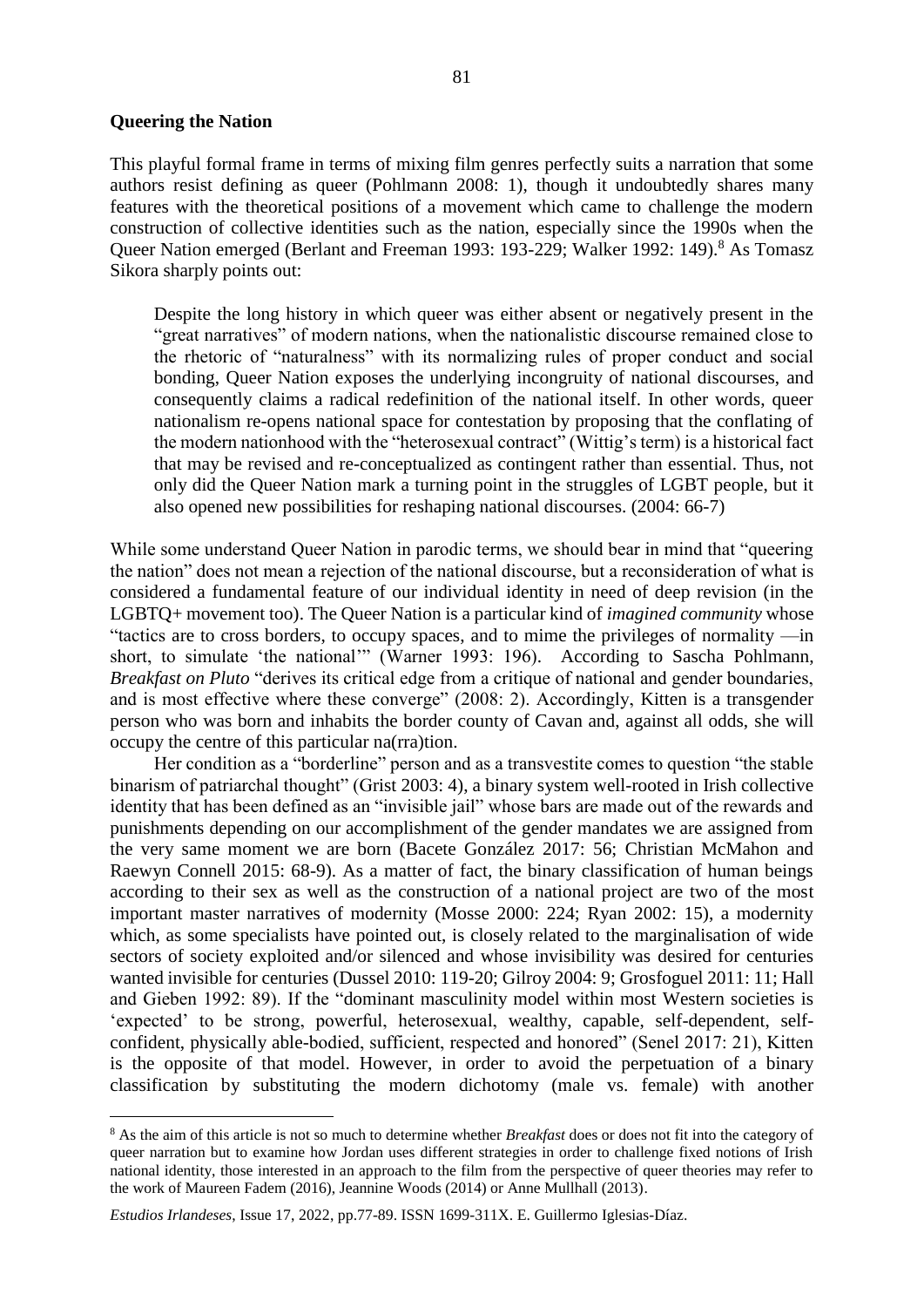(heterosexual vs. homosexual) and privileging one of the elements involved in the pair, Kitten is at a far remove from the narrator sanctioned by convention: her authority will be challenged constantly, not only for her destabilising clothes and manners, but also for her delusions of grandeur and her keenness on drama, fiction and creativity in general.

In this sense, Kitten comes to stand for the unstable, incoherent subject Judith Butler describes as the keystone for radical political change, a proposition which has provoked harsh criticisms in some feminist quarters for challenging the idea that "feminism must articulate a 'stable' subject in order to ground a feminist politics" (Webster 2000: 7). For Butler, gender categories are fundamentally "performative", that is, a set of repeated acts which are assigned by social convention, constituting their meaning through repetition. To put it another way, the "heterosexual matrix" (Butler 1990: 151) ends up naturalising the relationship between those reiterative actions and sexed bodies: "Gender is [...] a set of repeated acts within a highly rigid regulatory frame that congeal over time to produce the appearance of substance, of a natural sort of being" (Butler 1990: 33). Meaningfully, far from traditional understandings of subject empowerment, according to Webster's reading of Butler, agency comes from the instability of the subject, understood as "the site of endless transformation and resignification and insofar as its constituted character is never fixed but always in process […] that resistance is always possible" (Webster 2000: 8). In many ways, Neil Jordan's film seems a treatise on Butler's theories for the way in which *performative acts* in the construction of identity are underscored in the film and also for the profusion of sequences in which some kind of acting is carried out, from the games Kitten plays with her friends when they are children, to the repetition of script lines while she watches tv or the fantastic stories she invents and Jordan puts into images.

In addition, Kitten's jobs are all related in one way or another to "showbiz": in chapter 12, "My Showbiz Career", we see her joining a glam-rock band (0:31:05); later, she gets a job working as a *womble* to keep children entertained (0:50:30); and she also works as a magician's assistant  $(1:01:15)$ .<sup>9</sup> We also see her in less reputable jobs, as a prostitute in the streets or in a peep-show run by a cooperative of women where she ends up following a police officer's advice,<sup>10</sup> but in all cases, some sort of *acting* is implied. Nevertheless, Butler draws a line between performing a role in theatrical terms and acting offstage: "the sight of a transvestite onstage can compel pleasure and applause while the sight of the same transvestite on the seat next to us on the bus can compel fear, rage, even violence" (1988: 527). As a transgender person, Kitten's identity falls in between labels of the binary kind (Pohlmann 2008: 5) and not only in terms of gender ascription, but also in relation to her national identity: in Julia Kristeva's words, she will embody the abject for the inhabitants of the/any nation in her own right and "from its place of banishment, the abject does not cease challenging its master" (1982: 2).

Very early in the film (0:04:00), we witness Kitten's inclination towards crossdressing and subversive behaviour even when s/he was a child living with his/her foster family. As numerous specialists have pointed out, the (heteropatriarchal) family is often considered the core of a national identity (Collins 1998: 62-3; Sikora 2004: 67), in the same way that the mother is identified at a symbolic level with the nation (Ryan 2002: 10): meaningfully, Kitten has no family, and her main obsession is to find her absent mother. Jordan's planning of this sequence plays with our expectations, as it opens with a close-up of somebody's legs putting on woman shoes and stockings, inviting the public to assume it is a woman that we are watching as she gets dressed, an image that has been repeated throughout film history. She stands up and

<sup>9</sup> For a deeper analysis of a performance inside another performance as a metaphor of female subjectivity and its "rigorous subordination […] to the male gaze", see Kaja Silverman's *The Acoustic Mirror* (1988), in particular pp. 56, 64 and 177.

 $10$  In this sense, Kitten is "presented as the ultimate marginal and transgressive character because his sexuality (homosexuality), his gender identity (female), and even his trade (prostitute) are regarded as subversive within heteronormativity" (Subero 2008: 162-3).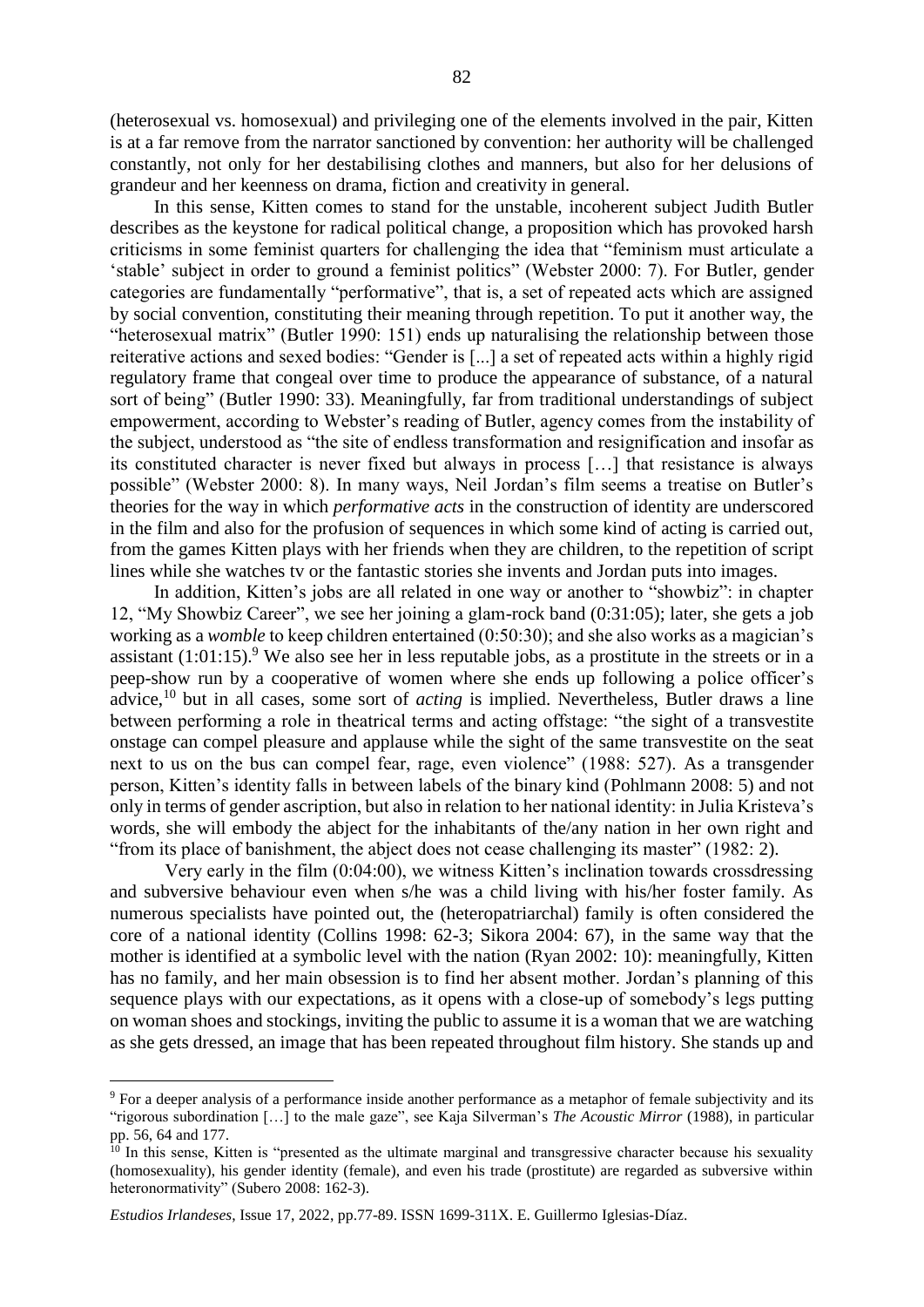puts a dress over her head, and only when she finishes, do we realise it is Patrick/Kitten as a young boy. He starts putting on some lipstick in front of the mirror, one of several mirror sequences in the film which opens the door to a *lacanian* analysis.<sup>11</sup> Furthermore, according to Grist, the mirror "refers identity to the cultural" (2003: 109), an idea reinforced in this sequence when we see Patrick repeating the dialogues of a soap opera which is on TV with Mitzi Gaynor as protagonist.<sup>12</sup> She is Patrick/Kitten's fetish, as she has been told her mother resembled the actress. The soap opera, banal and simplistic as they usually are, gains a subversive twist here as it is a young boy who, by the very act of crossdressing and repeating the dialogues, questions the traditional roles and the conservative ideology behind it: "the act of crossdressing not only permits the transgression of heterosexual normativity but also allows for the intersection of other social and cultural discourses such as those of race, class, and politics" (Subero 2008: 159). The *performative* moment is complete (the mirror, the make-up, the mimicry, the repetition of the dialogues) and, again, as Butler reminds us "agency is to be located within the possibility of a variation on that repetition [...]. It is only *within* the practices of repetitive signifying that a subversion of identity becomes possible" (1990: 145).

That Kitten embodies such a "subversive variation" seems obvious by the way in which the sequence ends: when the boy's foster mother gets home and sees Kitten/Patrick dressed in her clothes, she punishes the boy and threatens him with the shame of public exposure in a woman's outfit: "I'll march you up the street in disgrace in front of the whole town!", she tells him/her as the ultimate humiliation (0:05:09). However, Patrick's answer ("Promise?" he asks with a big smile on his face) subverts once again the apparently adverse situation.<sup>13</sup> If, traditionally speaking, a body seems to be recognised as "human" right at the moment in which that body is gendered (that is, when we answer the question "is it a boy or a girl?"), Kitten assumes her condition as "inhuman" at a very early stage in her life, when s/he realises s/he belongs to "those bodily figures who do not fit into either gender, fall outside the human [and], indeed, constitute the domain of the dehumanized and the abject against which the human itself is constituted" (Butler, 1990: 111). And it is against "those bodily figures", I would say, that the very same concept of nation finds one of its most basic Others (Mosse 2000: 158-180). That is, Kitten's (trans)gender and her relation to Catholicism and the Troubles, two of the most important tropes in Irish national identity, come to challenge the very "essence" of the nation.

#### **Living on the Border of Irish National Identity**

 $\overline{a}$ 

Neil Jordan plays constantly with the idea of displacing frames and borders at all levels, not just because the main character is a transgender person<sup>14</sup> who was born on the border between Northern Ireland and the Republic of Ireland, but also in the way the filmmaker deals with the Troubles and IRA violence.

Violence is a haunting presence which, in one way or another, has loomed over Kitten's life since she was a child. In addition to the mistreatment she suffers because of her transgendered identity, Kitten will have to deal with the sectarian violence between (Irish) Nationalists and (British) Unionists that has pervaded the lives of Irish people for decades, with "more than 3,000 [...] killed, and thousands more injured" (Muldoon 2004: 459), and periods of high intensity, very especially in the first years of the 70s (when the action of *Breakfast* takes

<sup>&</sup>lt;sup>11</sup> See, for example, Gustavo Subero (2008: 175) and Peter Mahon (2007: 445).

 $12$  The actress Mitzi Gaynor is the star of the show, some sort of Doris Day, but far less known: once again, it is Jordan playing with and displacing margins and centres.

<sup>&</sup>lt;sup>13</sup> See Butler *et al.* (2016) for an in-depth analysis and challenge of "vulnerability" as traditionally opposed to the concepts of "agency and resistance".

<sup>&</sup>lt;sup>14</sup> Until as late as 1993, homosexuality was illegal in Ireland and only recently, in June 2015, marriage between people of the same sex is permitted.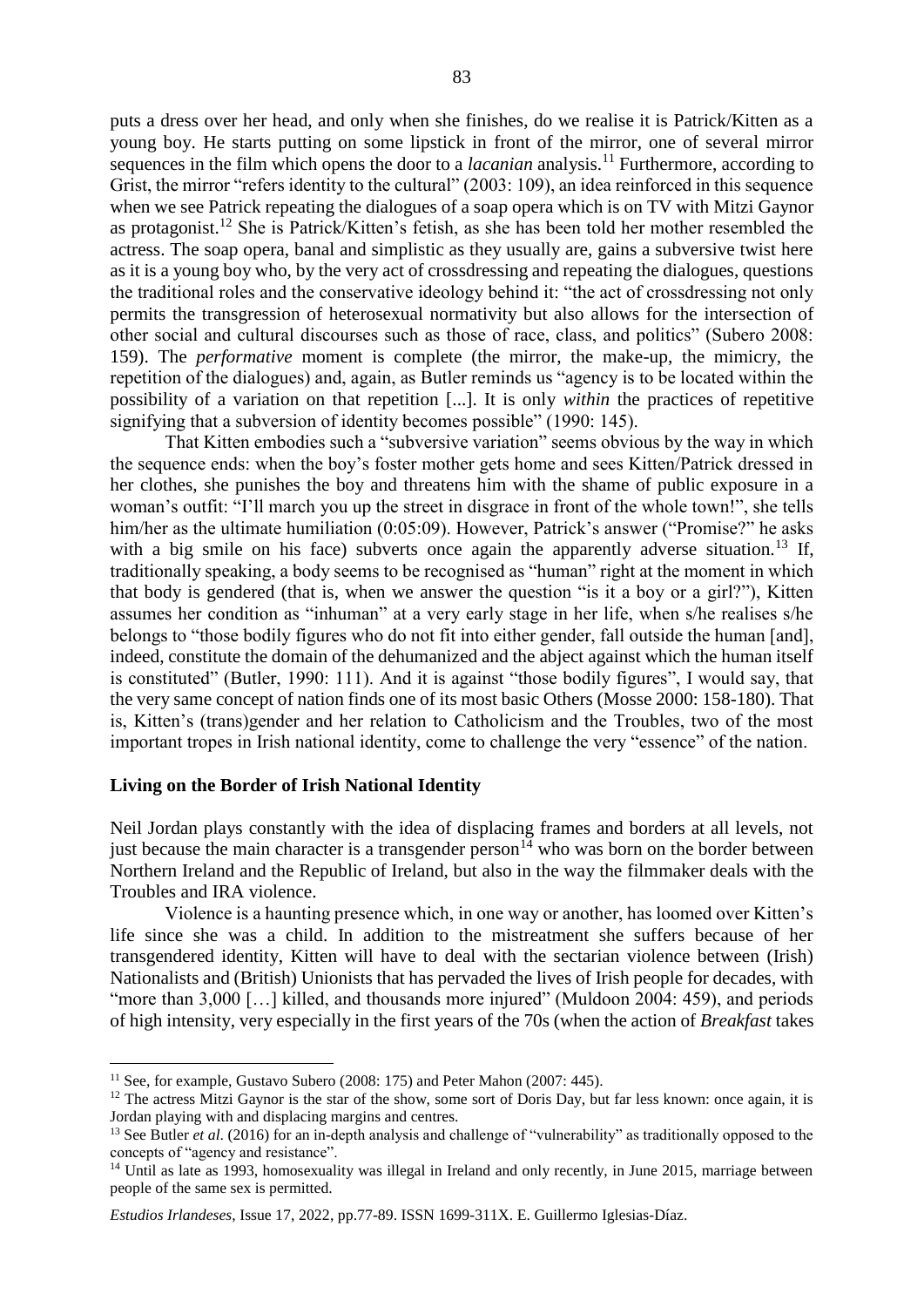place). Because Kitten is subjected to violence from "both sides", the narratives of fixed national identities are blurred – she "belongs" to neither (and also both), and it is in no small part her gender identity that forces this recognition of the instability of national identities. Thus, Kitten will be the target of, on the one hand, homophobic attacks by IRA militants and sympathisers alike and, on the other, of the British police brutality when, after a terrorist attack in London, her Irish transgendered body is found under the rubble of the deflagration, the perfect suspect.

The first reference to political violence in the film is when we see Patrick/Kitten playing with her friends when they are still children. Meaningfully, all of Patrick/Kitten's friends would be clear candidates to inhabit the periphery of traditional na(rra)tions: Lawrence, a child with Down Syndrome; Irwin, a weak and feeble boy whose ambition is to join the IRA to fight the English invaders; and Charlie, a black girl whose racialised body opens a vast array of issues in the film.<sup>15</sup> In this sequence  $(0.06:45)$  the children are performing an execution, carrying out rituals which have been omnipresent in the public culture of Ireland since, at least, the beginnings of the  $20<sup>th</sup>$  century, with Patrick in the role of the national hero, being tied up and his/her eyes covered, with an Irish flag waving on a pole. However, even as a child, Patrick/Kitten veers away from patriotism when s/he asks, "Die for Ireland?! Sorry, but it appeared someone's taken leave of their senses". To complete the parody, Lawrence, who was playing R2D2 in a previous sequence, mixes games and says, "Die for Ireland, earthling", while Patrick/Kitten begs him, "Come on Englishman, a bullet please", anticipating a very similar situation she will have to deal with later, when two IRA gunmen are about to shoot her. This brief sequence, irrelevant as it may seem, comes to underscore the performativity in constructing a particular national identity, but also the pervasiveness of violence in the everyday lives of the Irish. Moreover, the sequence contextualises Kitten's childhood in a time (the midlate1960s) when the Troubles were considered a "major threat" to the rise of the middle classes and the stability of Ireland and for that reason the Border needed a "reinforcement" (Barra Ó Séaghdha 2002: 147).

Kitten's indifference, even disdain, for the IRA's cause almost gets her killed after Lawrence's murder (0:43:00). Chapter 14 (0:37:00) is titled "Very, very serious", with an evident ironic tone: the chapter starts with a demonstration against political internment in which her friend Irwin is participating, dressed in military-like uniform and sunglasses. When Kitten asks him whether she could wear pink glasses if she volunteers, Irwin asks her "Can't you take anything serious"? Later, after flinging IRA weapons into the lake, she remarks it is "time for some serious spring-cleaning" (0:39:45). Finally, in Chapter 16, "In which I get out of my league" (0:42:15), she will have to face the IRA gunmen: "this is serious" one of them says. When she tells them about the weapons, she adds she has nothing to live for "in this stupid serious world", but when the gunmen say she "is not worth a bullet, the mental nancy boy", Kitten gets offended because if they kill "everyone else" she wants to get killed as anyone. The IRA men look outraged and tell her something everybody knows by now: "you're way out of your league, sunshine" and leave her.

Once again, given the space constraints of this essay, I am obliged to include just one more reference to violent acts in which Kitten is involved. After her friend Lawrence is murdered in a terrorist action (whose responsibility is not clear), she decides to follow her mother's steps to London, a route which, to a certain extent, comes naturally for her: not in vain, a good number of queer theorists agree in pointing out how the only true nation for the LGTB community is diaspora, as it is impossible for this collective to find a place in the heterosexist space of the nation and, in particular, in Ireland: "until very recently (that is, before decriminalization of homosexuality in 1993), homosexuality was so insistently displaced

<sup>&</sup>lt;sup>15</sup> See, for instance, Charlotte McIvor (2009: 32).

*Estudios Irlandeses*, Issue 17, 2022, pp.77-89. ISSN 1699-311X. E. Guillermo Iglesias-Díaz.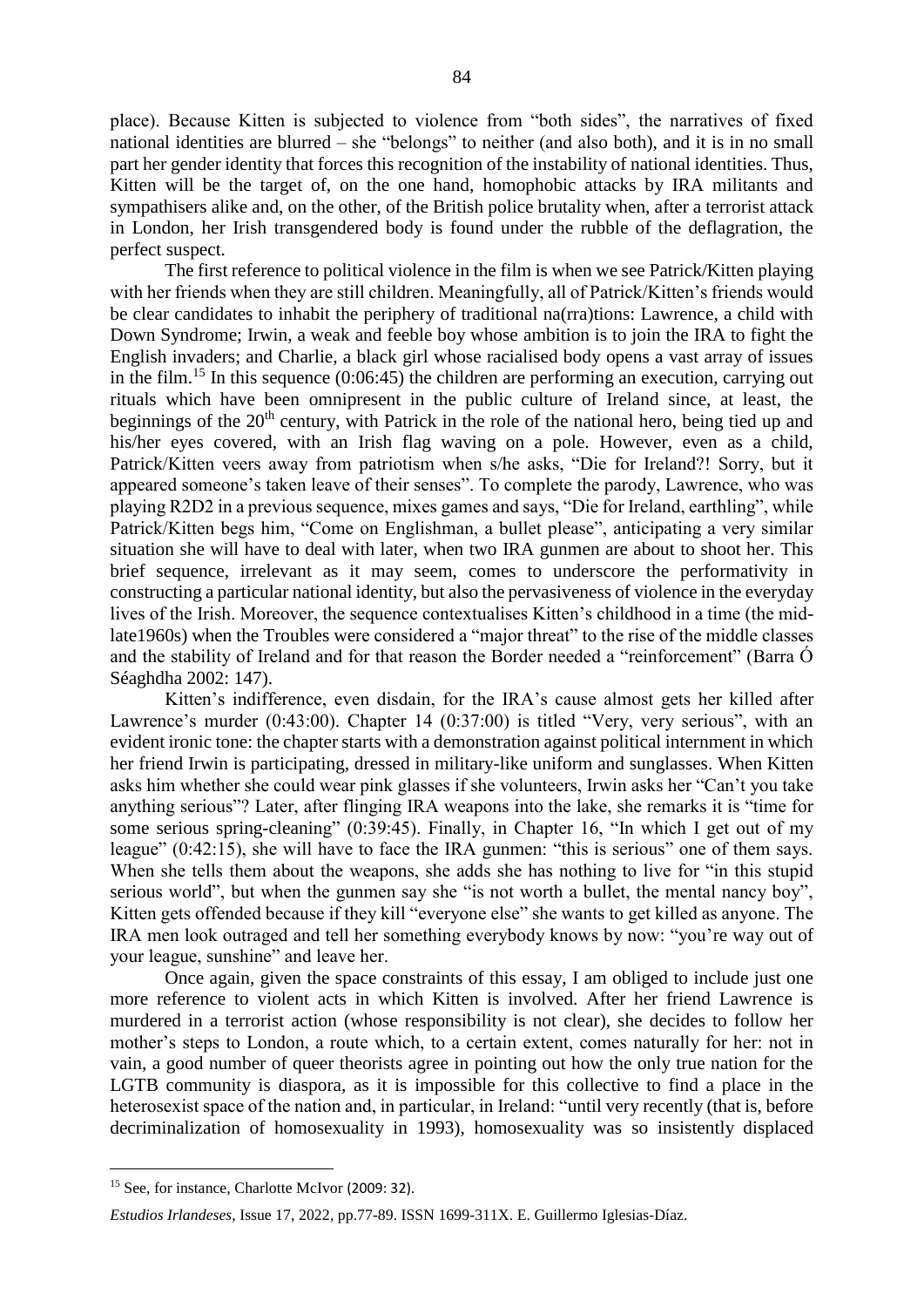abroad in Irish literature and culture that queer sexuality *was* a diasporic project" (Madden 2012: 175). Once in London, British police officers arrest her as the main suspect of a terrorist attack in a pub in London for the mere fact of being an Irish transvestite (1:19:50), following the well-known trope that links homosexuality and cross-dressing with espionage and undercover actions since, at least, the  $16<sup>th</sup>$  Century up to the present (Sikora 2004: 70; 73-4). Later, she is tortured at the police station, convinced as they are that she works for the IRA (1:20:00), while Jordan comments parodically on that trope relating homosexuality with espionage when, to the officers' dismay, we watch how Kitten's "confession" turns out to be another fantastic episode in which she is an undercover agent all dressed up in rubber, killing her enemies with doses of perfume (1:22:00).

Jordan's approach to the trope of violence might seem too close to that well-trodden discourse which comes to assert that both sides in the conflict are equally responsible for sectarian violence, a position of equidistance between two factions which was forcefully answered by Seamus Heaney in his famous poem "Whatever You Say, Say Nothing": according to Mahon, the poem was written at a time when, "merely six years after the start of the Troubles, the rhetoric of sameness had already become a sort of cliched lip-service, where simply repeating 'One side's as bad as the other, never worse' was simply a way of saying nothing" (2007: 442). For Mahon, the proof that rhetoric is totally meaningless is the fact that, at the elections and despite the general idea that "they are all the same", people "continue to vote along community lines" (2007: 442).

However, Jordan breaks open the discourse of equidistance, if only because there is no meaner violence than the one coming from the only institution in possession of the monopoly of violence, that is, the (in this case, British) state: while the IRA has been considered a terrorist group by the international community (meaning "first world" states), the brutal beating of Kitten at the hands of two officers at the police station has no possible alibi. Furthermore, the film challenges the rhetoric of sameness and the (allegedly) neutral political position as the solution to keep apart from (and ultimately do away with) violence because it suggests that there is nowhere to hide. Aware as he is of the complexity of the situation, Jordan demands our active participation in making sense of the film by the way in which he approaches the omnipresence of violence in the film, using formal and narrative devices such as the comic dialogues/situations with the IRA gunmen as the one already commented,  $^{16}$  the slow motion in the sequence of the bomb at the pub, or the brutality by the police officers who, finally, come to understand Kitten and, probably out of remorse, try to help her. Thus, despite Kitten's disdain for the conflict, she cannot avoid the turmoil of political violence and suffers the consequences in her own body.

#### **Conclusion**

 $\overline{a}$ 

Despite the apparent happy ending with Kitten's alternative family, the film shows a pessimistic edge in relation to the oppressive presence of Catholicism and sectarian violence in Ireland. When Kitten gets back from London to her hometown after accepting her father's invitation to go back and live with him together with Charlie and her baby (the one Kitten strolls around with in the opening sequence), they suffer the violence of the intolerant small community of Cavan which is not ready for such an alter/Native family model or for a society based on and respectful of diversity.

<sup>&</sup>lt;sup>16</sup> Despite the comic twists, IRA violence is devoid of any kind of romanticism and is always portrayed crudely. That is the case of the sequence in which Irwin is murdered for betraying the organisation: just when we might think we are watching another humorous situation (for being so absurd: two killers arguing about who should pull the trigger), the sound of a shotgun leaves us dumbfounded in our seats (1:43:45).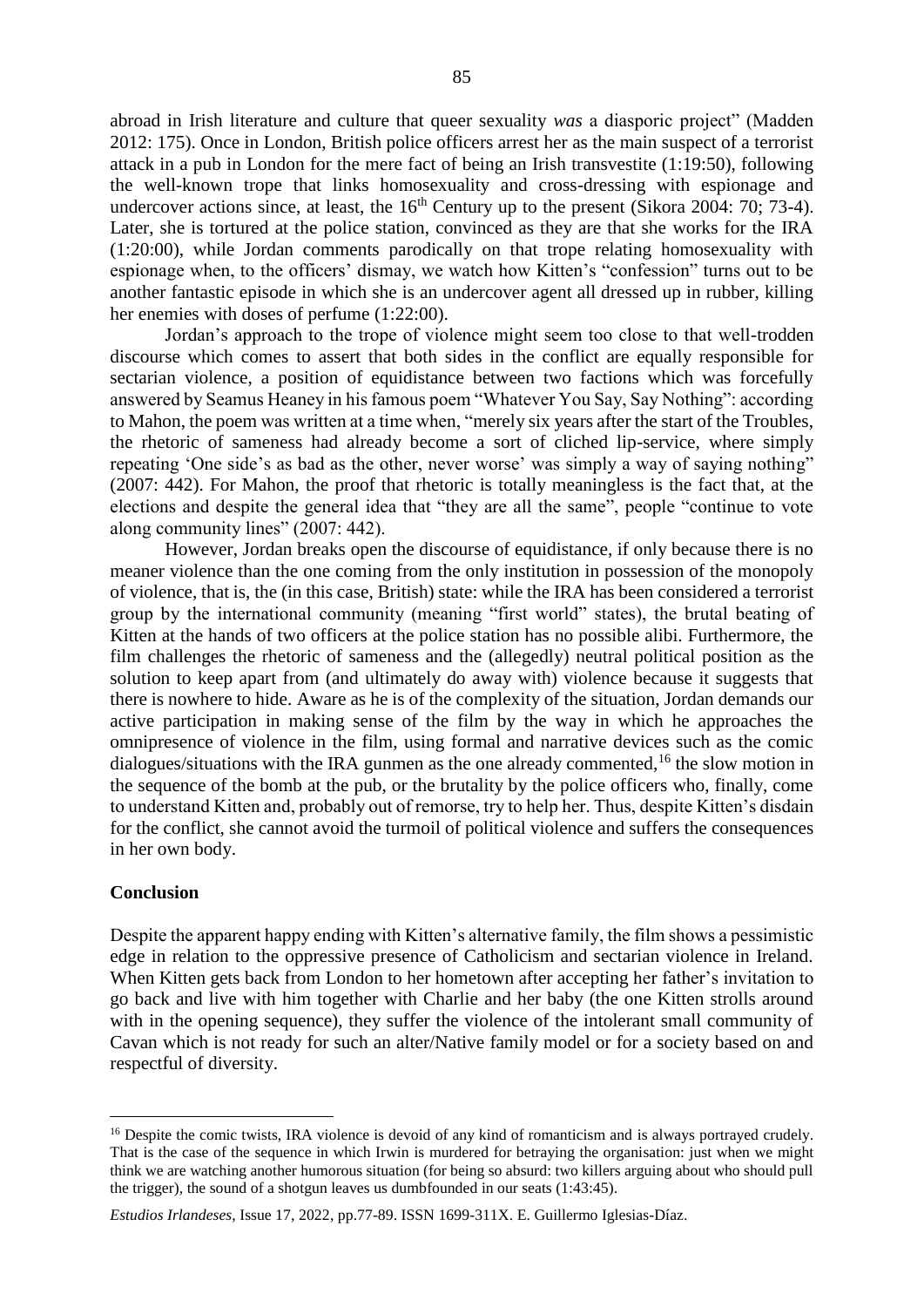Apart from the looks and gossiping of the neighbours (1:48:05), Kitten's particular family will have to escape after their house is set on fire out of sheer intolerance (1:50:00). It is at this point when the problematic happy ending occurs: we are back to the opening sequence and see Kitten once again walking the baby and joining the rest of her family, including Charlie, Father Bernard and, most importantly, Kitten's mother with her children, inviting us to think (although there is no clear evidence of this) that Kitten and her family have decided to go and live in London, the big city that keeps on swallowing Irish diaspora and all those Irish citizens who, for one reason or another, do not fit in Irish national space. Some critics have seen in this happy ending a conservative twist, not so much for the happy ending itself, but for the fact Kitten and her alter/Native family must leave Ireland in order to find a more tolerant society. However, it is my contention that Jordan is making a final comment with one of the fundamental features of that popular genre which is the fairy tale: the parodic happy ending comes to suggest not so much the existence of a national space (London, UK) where Kitten could finally find some happiness, but some sort of wishful thinking which, in part, became true when the law regulating gay marriage was passed.

As a(n attempt of) conclusion, it is my belief that if genre hybridity is a sign of the transmodern<sup>17</sup> times we are living, it serves as an effective narrative strategy to challenge two of the modern categories par excellence, gender and nation. The Enlightenment pushed forward scientific thought and reason as the way to approach both the physical and spiritual world, and one of the fundamental tools for this approach was binarist thinking and classifications, invariably favouring one of the terms as the norm against which every Other is measured and contrasted: after almost three centuries, those classifications are taken for granted as natural and given even nowadays. Jordan challenges the fixity of national and gender categories by mixing different media and film genres and, most importantly, by placing the transgender character who was born on the Irish border at the centre of the narrative. It will be for that radical liminality that she will suffer the violence from both sides of the sectarian conflict that haunted (Northern) Ireland for decades. *Breakfast* does not offer a romanticised and Manichean vision of either Kitten or the Troubles: on the one hand, she is introduced as an unreliable and fantasising narrator, demanding our active participation in the understanding of the film and challenging the imposition of a single authoritative/arian discourse forcing upon the public/population the corset of uniformity; on the other, Jordan avoids an equidistant position between the two communities involved in the conflict, although it is true that he vindicates the right to difference which seems to find the same amount of intolerance in both British and Irish national space. For that reason, in my opinion, the setting for that (problematic) happy ending is not London, but a U-topos, a "no-place", which Jordan seems to have envisioned in his film before any other could: in June 2015, the Irish Parliament passed the law permitting the marriage between people of the same sex.

#### **Works Cited**

 $\overline{a}$ 

Adorno, Theodor W. and Hanns Eisler (1981). *El Cine y la Música*. Fernando Montes (transl.). Caracas y Madrid: Editorial Fundamentos.

Anderson, Benedict (1991). *Imagined Communities*. London and New York: Verso. Ashcroft, Bill (2014). "Beyond the Nation: The Mobility of Indian Literature." *Indi@Logs* 1: 5-26.

<sup>&</sup>lt;sup>17</sup> Although there is plenty of literature about the transmodern as opposed to the postmodern, one of the first specialists theorising about the concept was Enrique Dussel; see also Ramón Grosfoguel (2008), Walter Mignolo *et al.* (2014) or María Lugones (2008).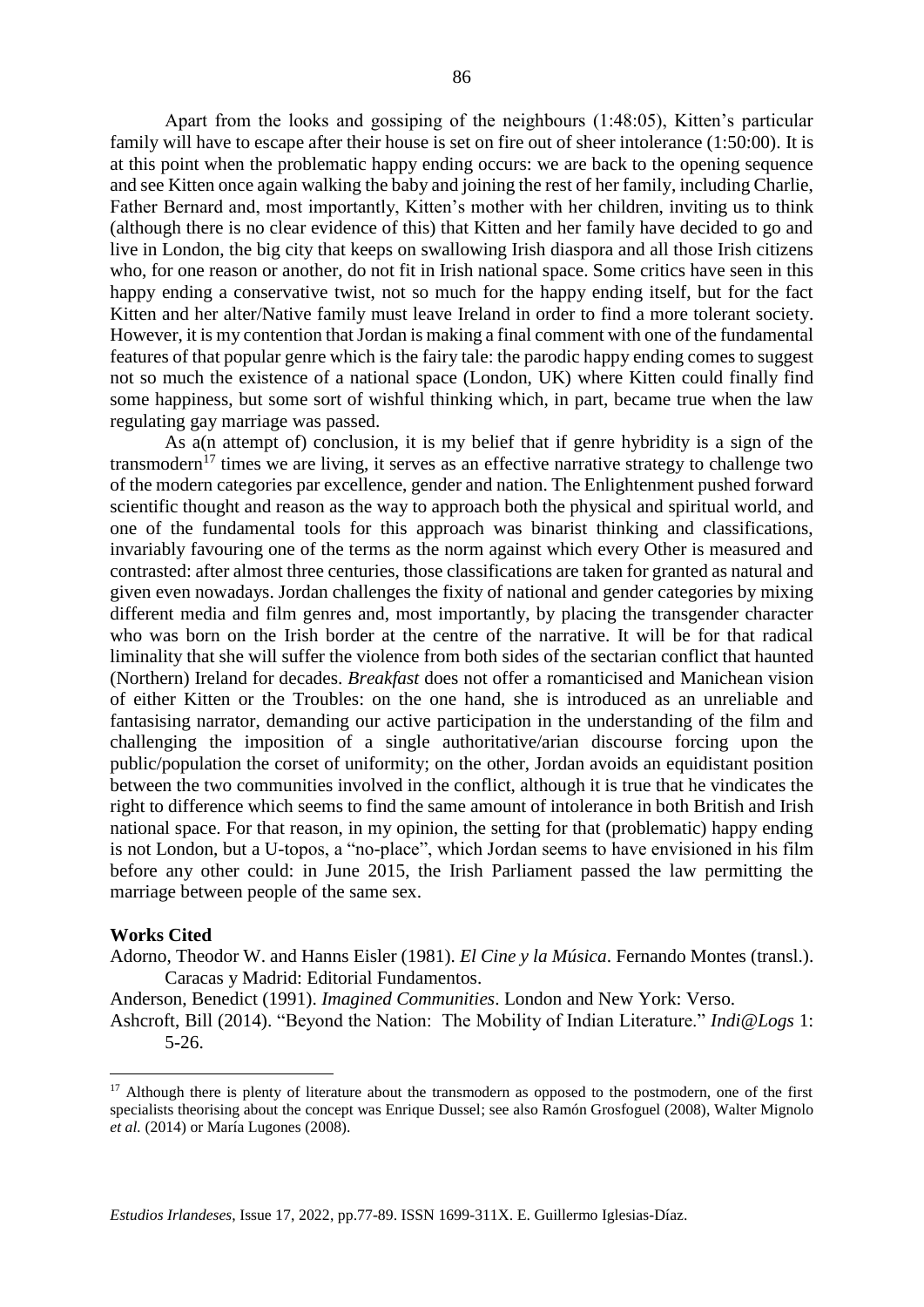- Bacete González, Ritxar (2017). *Nuevos Hombres Buenos. La Masculinidad en la Era del Feminismo*. Barcelona: Ediciones Península.
- Bennington, Geoffrey (1990). "Postal Politics and the Institution of the Nation." *Nation and Narration*, edited by Homi Bhabha. London and New York: Routledge. 121-37.
- Berlant, Lauren and Elizabeth Freeman (1993). "Queer Nationality." *Fear of a Queer Planet*, edited by Michael Warner. Minneapolis: University of Minnesota Press. 193-229.
- Butler, Judith (1988). "Performative Acts and Gender Constitution: An Essay in Phenomenology and Feminist Theory." *Theatre Journal* 4.40: 519-31.
	- \_\_\_\_\_\_\_ (1990). *Gender Trouble: Feminism and the Subversion of Identity*. London and New York: Routledge.
- Butler, Judith, Zeynep Gambetti and Leticia Sabsay (2016). *Vulnerability in Resistance*. Durham and London: Duke University Press.
- Collins, Patricia Hill. 1998. "It's All in the Family: Intersections of Gender, Race, and Nation". *Hypatia* 3 (13): 62-82.
- Dussel, Enrique (2010). "El siglo XXI: Nueva Edad en la Historia de la Filosofía en tanto Diálogo Mundial entre Tradiciones Filosóficas." *Signos Filosóficos* 23 (XII): 119-40
- Eckert, Penelope and Sally McConnell-Ginet (2003). *Language and Gender*. Cambridge and New York: Cambridge University Press.
- Fadem, Maureen (2016). "Drawing the Border, Queering the Nation: Nation Trouble in *Breakfast on Pluto* and *The Crying Game*." *Gender Forum* 59. NA.
- Gómez Viu, Carmen (2009). "El bildungsroman y la novela de formación femenina." Hispanoamericana Contemporánea Epos XXV.107-17.
- Gilroy, Paul (2004). *After Empire*. Oxford: Routledge.
- Grant, Barry Keith (2007). *Film Genre. From Iconography to Ideology*. London and New York: Wallflower Press.
- Grist, Leighton (2003). "'It's Only a Piece of Meat': Gender Ambiguity, Sexuality, and Politics in *The Crying Game* and *M. Butterfly*". *Cinema Journal* 4 (42): 3-28.
- Grosfoguel, Ramón (2008). "Hacia un pluri-versalismo transmoderno decolonial" *Tabula Rasa* 9: 99-215
	- \_\_\_\_\_\_\_ (2011). "Decolonizing Post-Colonial Studies and Paradigms of Political-Economy: Transmodernity, Decolonial Thinking, and Global Coloniality" *TRANSMODERNITY: Journal of Peripheral Cultural Production of the Luso-Hispanic World* 1 (1): 1-38 <http://dx.doi.org/10.5070/T411000004>
- Hall, Stuart and Bram Gieben (1992). *Formations of Modernity*. Cambridge: Polity Press.
- Iglesias Díaz, E. Guillermo (2013). *Cine, Espacio Urbano e Identidades (Trans)Nacionales:* The Commitments *and* Trainspotting. Sevilla: ArCibel Editores.
- Kearney, Richard (1997). *Postnationalist Ireland. Politics, Culture, Philosophy*. London and New York: Routledge.
- Kirby, Peadar, Luke Gibbons and Michael Cronin, eds. (2002). *Reinventing Ireland*. London: Pluto Press.
- Kosofsky Sedgwick, Eve (1990). *Epistemology of the closet*. Berkeley and Los Angeles: University of California Press.
- Kristeva, Julia (1982). *Powers of Horror. An Essay on Abjection*. Trans. L. S. Roudiez. New York: Columbia University Press.
- Lugones, María (2008). "Colonialidad y Género." *Tabula Rasa* 9: 73-101.
- Madden, Ed (2012). "Queering the Irish Diaspora: David Rees and Padraig Rooney." *Éire-Ireland* 47: 172-200.
- McCombs, Joseph. n.d. "The Rubettes: Artist Biography" in <https://www.allmusic.com/artist/rubettes-mn0000356548/biography>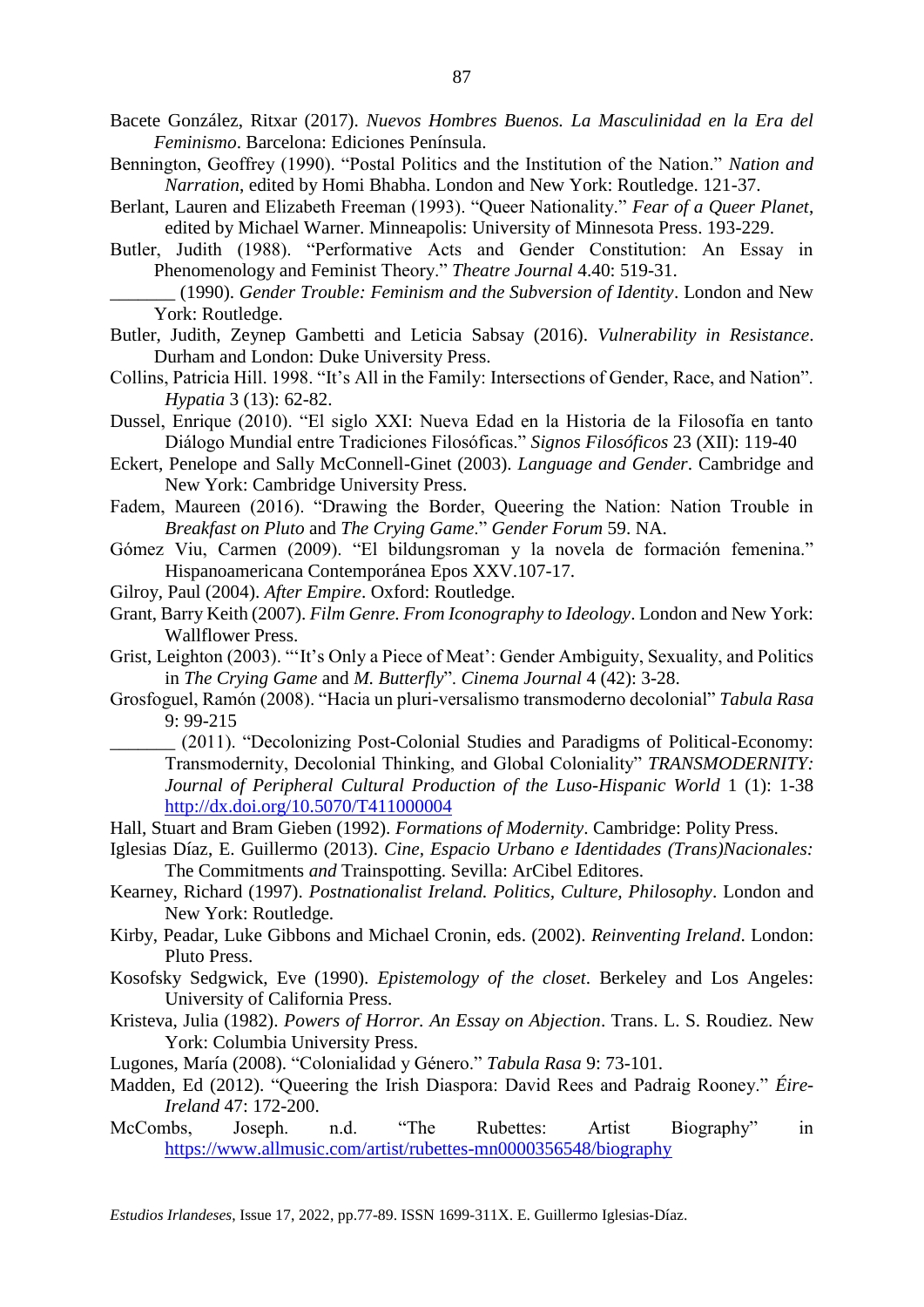- McMahon, Christian and Connell, Raewyn (2015). "Emerging Ideas in Masculinity Research: An Interview with Raewyn Connell by Christian McMahon." *Gender, rovné příležitosti, výzkum* 16 (1): 67-73.
- Mahon, Peter (2007). "Lacanian 'Pussy': Towards a Psychoanalytic Reading of Patrick McCabe's Breakfast On Pluto." *Irish University Review* 2 (37): 441-71.
- McIvor, Charlotte (2009). "'I'm Black an' I'm Proud': Ruth Negga, *Breakfast on Pluto*, and Invisible Irelands." *Invisible Culture* (9): 22-36.
- Mignolo, Walter et al. (2014). *Género y Descolonialidad*. Buenos Aires: Ediciones del Signo.
- Mosse, George L. (2000). *La imagen del hombre. La creación moderna de la masculinidad*. Trans. R. Heredero. Madrid: Talasa Ediciones S.L.
- Muldoon, Orla T. (2004). "Children of the Troubles: The Impact of Political Violence in Northern Ireland." *Journal of Social Issues* 3 (60): 453-68.
- Mulhall, Anne (2013). "A Cure for Melancholia? Queer Sons, Dead Mothers, and the Fantasy of Multiculturalism in McCabe's and Jordan's Breakfast of Pluto(s)." *Theory on the Edge. Irish Studies and the Politics of Sexual Difference*, edited by Noreen Giffney and Margrit Shildrick. 221-40.
- Ó Séaghdha, Barra (2002). "The Celtic Tiger's Media Pundits." *Reinventing Ireland*, edited by Peadar Kirby, Luke Gibbons and Michael Cronin. London: Pluto Press. 143-59.
- Peillon, Michael (2002). "Culture and State in Ireland's New Economy." *Reinventing Ireland*, edited by Peadar Kirby, Luke Gibbons and Michael Cronin. London: Pluto Press. 38- 53.
- Pohlmann, Sascha (2008). "Queer Postnationalism in *Breakfast on Pluto.*" *Interalia*, *A Journal of Queer Studies* 1 (11). [http://www.interalia.org.pl/index\\_pdf.php?lang=en&klucz=&produkt=1237231358-](http://www.interalia.org.pl/index_pdf.php?lang=en&klucz=&produkt=1237231358-903) [903](http://www.interalia.org.pl/index_pdf.php?lang=en&klucz=&produkt=1237231358-903)
- Pilkington, Lionel (2002). "Religion and the Celtic Tiger: The Cultural Legacies of Anti-Catholicism in Ireland." *Reinventing Ireland*, edited by Peadar Kirby, Luke Gibbons and Michael Cronin. London: Pluto Press. 124-42.
- Rushdie, Salman (1991). *Imaginary Homelands*. New York, London, Toronto: Granta Books.
- Ryan, Louise (2002). *Gender, Identity and the Irish Press, 1922-1937: Embodying the Nation*. New York: The Edwin Mellen Press.
- Şenel, Neşe (2017). "From Hegemonic Masculinity to Masculinity Crisis: The Exploration of the Failure of Idealized Masculinity on the White Screen." *A Journal of Identity and Culture* 8 (August): 19-36.
- Sikora, Tomasz (2004). "Queering the Heterosexist Fantasy of the Nation." *The Nation of the Other: Constructions of Nation in Contemporary Cultural and Literary Discourses*, edited by Anna Branach-Kallas and Katarzyna Wieckowska. Torun: Uniwersytet Milolaja Kopernika. 65-78.
- Silverman, Kaja (1988). *The Acoustic Mirror. The Female Voice in Psychoanalysis and Cinema. Theories of Representation and Difference*. Bloomington and Inidanapolis: Indiana University Press.
- Subero, Gustavo (2008). "Fear of the Trannies on Filmic Phobia of Transvestism in the New Latin American Cinema." *Latin American Research Review* 2 (43): 159-79.
- Walker, Brian (1992). "Social Movements as Nationalisms or, On the Very Idea of a Queer Nation." *Canadian Journal of Philosophy* 22: 149-80.
- Warner, Michael (ed.) (1993). *Fear of a Queer Planet*. Minneapolis: University of Minnesota Press.
- Waugh, Patricia (1984). *Metafiction. The Theory and Practice of Self-Conscious Fiction*. London and New York: Routledge.

*Estudios Irlandeses*, Issue 17, 2022, pp.77-89. ISSN 1699-311X. E. Guillermo Iglesias-Díaz.